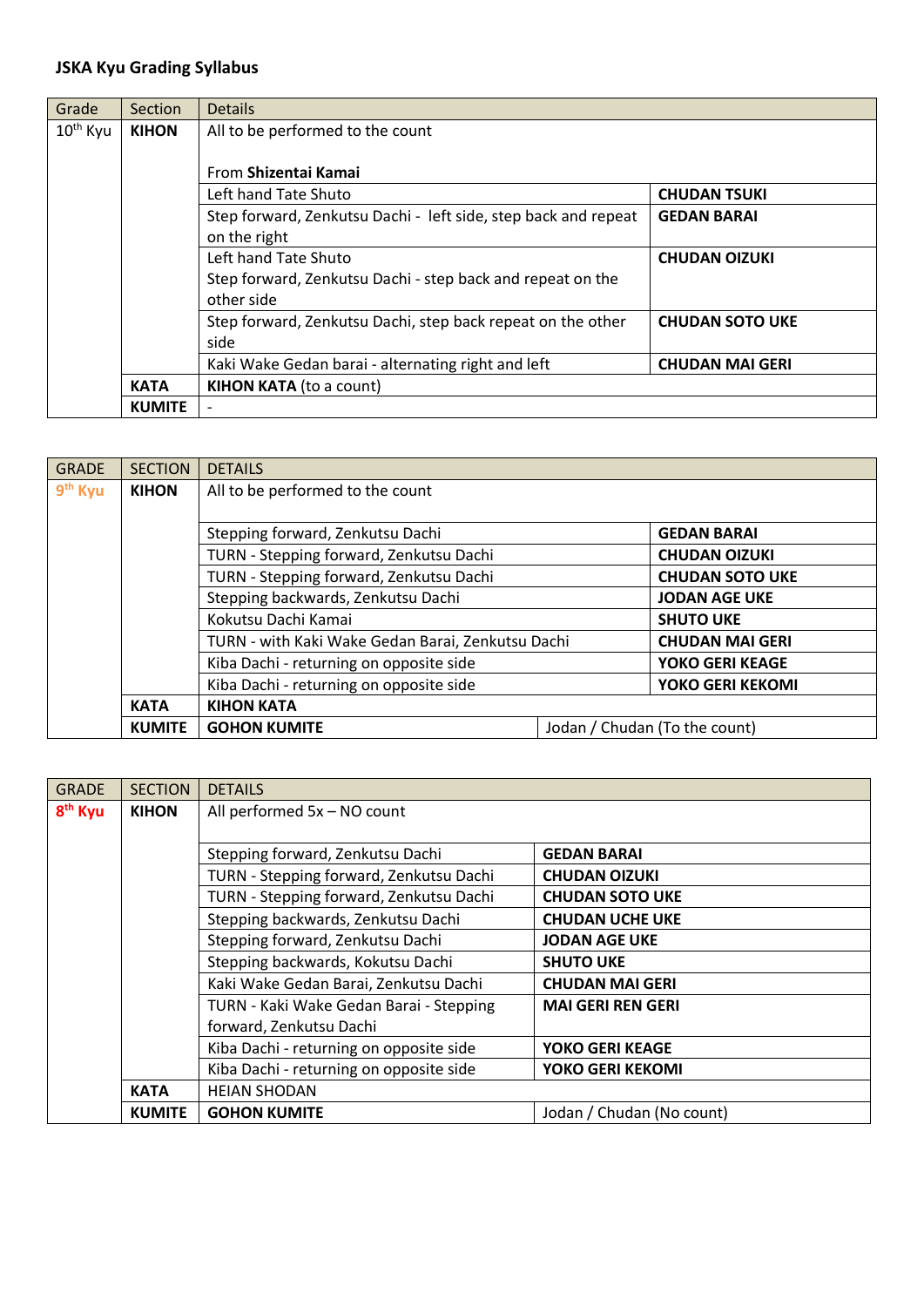| <b>GRADE</b>        | <b>SECTION</b> | <b>DETAILS</b>                            |                           |
|---------------------|----------------|-------------------------------------------|---------------------------|
| 7 <sup>th</sup> Kyu | <b>KIHON</b>   | All performed $5x - NO$ count             |                           |
|                     |                |                                           |                           |
|                     |                | Stepping forward, Zenkutsu Dachi          | <b>CHUDAN OIZUKI</b>      |
|                     |                | Stepping backwards, Zenkutsu Dachi        | <b>JODAN AGE UKE</b>      |
|                     |                | Stepping forward, Zenkutsu Dachi          | <b>CHUDAN SOTO UKE</b>    |
|                     |                | Stepping backwards, Kokutsu Dachi         | <b>SHUTO UKE</b>          |
|                     |                | Stepping forward, Zenkutsu Dachi          | <b>CHUDAN UCHE UKE</b>    |
|                     |                | TURN - Kaki Wake Gedan Barai, Zenkutsu    | <b>CHUDAN MAI GERI</b>    |
|                     |                | Dachi                                     |                           |
|                     |                | TURN - Kaki Wake Gedan Barai - Stepping   | <b>MAI GERI REN GERI</b>  |
|                     |                | forward, Zenkutsu Dachi                   |                           |
|                     |                | Kiba Dachi - returning on opposite side   | <b>YOKO GERI KEAGE</b>    |
|                     |                | Kiba Dachi - returning on opposite side   | YOKO GERI KEKOMI          |
|                     |                | Kaki Wake Gedan Barai - Stepping forward, | <b>MAWASHI GERI</b>       |
|                     |                | Zenkutsu Dachi                            |                           |
|                     | <b>KATA</b>    | <b>HEIAN NIDAN</b>                        |                           |
|                     | <b>KUMITE</b>  | <b>GOHON KUMITE</b>                       | Jodan / Chudan (No count) |

| <b>GRADE</b>        | <b>SECTION</b> | <b>DETAILS</b>                            |                                             |
|---------------------|----------------|-------------------------------------------|---------------------------------------------|
| 6 <sup>th</sup> Kyu | <b>KIHON</b>   | All performed 5x - NO count               |                                             |
|                     |                |                                           |                                             |
|                     |                | Stepping forward, Zenkutsu Dachi          | <b>CHUDAN OIZUKI</b>                        |
|                     |                | Stepping backwards, Zenkutsu Dachi        | <b>CHUDAN GYAKU TSUKI</b>                   |
|                     |                | Stepping forward, Zenkutsu Dachi          | <b>CHUDAN SOTO UKE / CHUDAN GYAKU TSUKI</b> |
|                     |                | Stepping backwards, Zenkutsu Dachi        | <b>CHUDAN UCHE UKE / CHUDAN GYAKU TSUKI</b> |
|                     |                | Stepping forward, Zenkutsu Dachi          | JODAN AGE UKE / CHUDAN GYAKU TSUKI          |
|                     |                | Stepping backwards, Kokutsu Dachi         | <b>SHUTO UKE</b>                            |
|                     |                | Kaki Wake Gedan Barai, Zenkutsu Dachi     | <b>CHUDAN MAI GERI</b>                      |
|                     |                | TURN - Kaki Wake Gedan Barai - Stepping   | <b>MAI GERI REN GERI</b>                    |
|                     |                | forward, Zenkutsu Dachi                   |                                             |
|                     |                | Kiba Dachi - returning on opposite side   | <b>YOKO GERI KEAGE</b>                      |
|                     |                | Kiba Dachi - returning on opposite side   | YOKO GERI KEKOMI                            |
|                     |                | Kaki Wake Gedan Barai - Stepping forward, | <b>MAWASHI GERI</b>                         |
|                     |                | Zenkutsu Dachi                            |                                             |
|                     | <b>KATA</b>    | <b>HEIAN SANDAN</b>                       |                                             |
|                     | <b>KUMITE</b>  | <b>GOHON KUMITE</b>                       | Jodan / Chudan / Mae Geri (No count)        |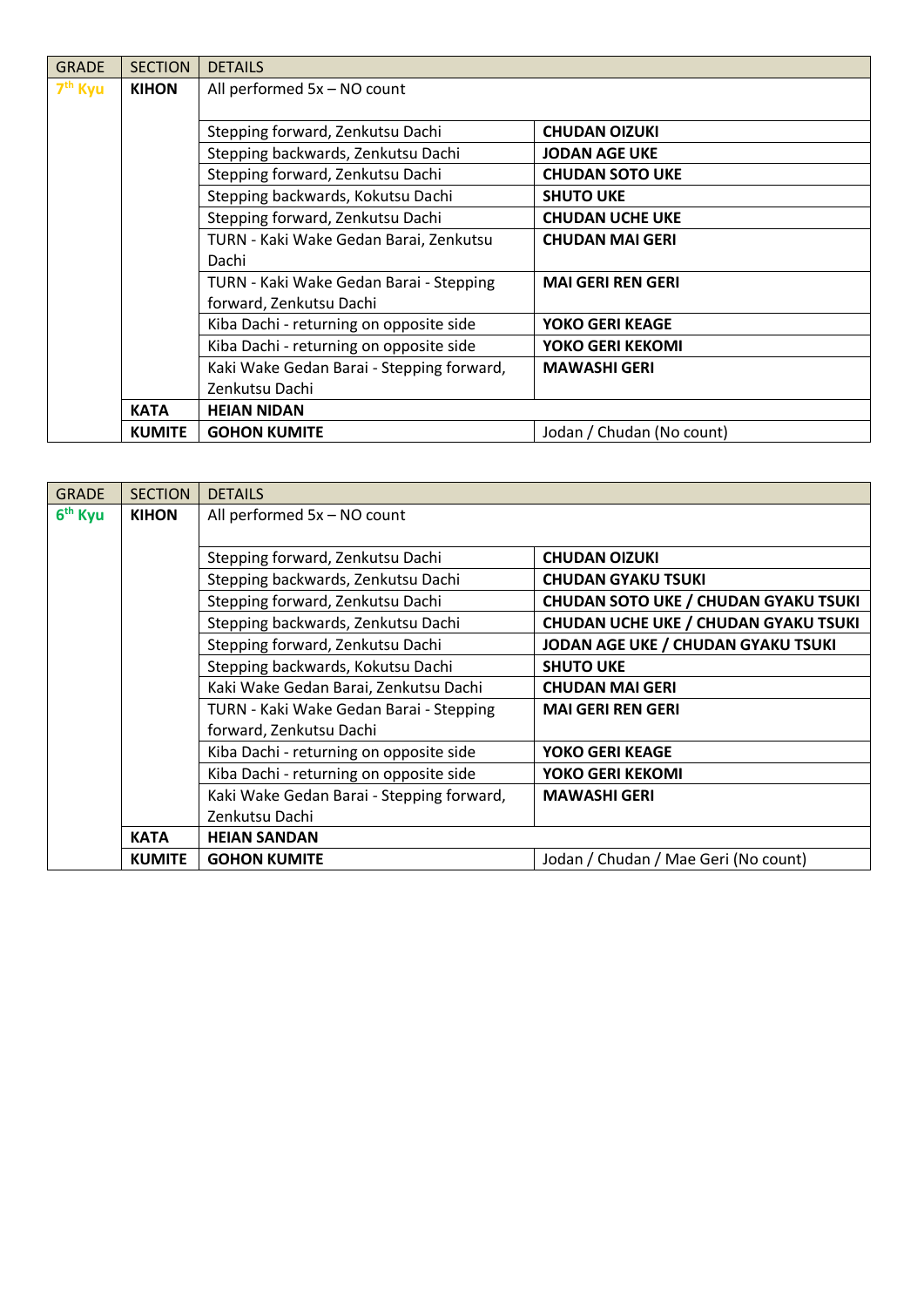| <b>GRADE</b>        | <b>SECTION</b> | <b>DETAILS</b>                            |                                               |
|---------------------|----------------|-------------------------------------------|-----------------------------------------------|
| 5 <sup>th</sup> Kyu | <b>KIHON</b>   | All performed 5x - NO count               |                                               |
|                     |                |                                           |                                               |
|                     |                | Stepping forward, Zenkutsu Dachi          | <b>CHUDAN OIZUKI</b>                          |
|                     |                | TURN - Stepping forward, Zenkutsu Dachi   | <b>CHUDAN GYAKU TSUKI</b>                     |
|                     |                | Stepping backwards, Zenkutsu Dachi        | JODAN AGE UKE / CHUDAN GYAKU TSUKI            |
|                     |                | Stepping forward, Zenkutsu Dachi          | <b>CHUDAN UCHE UKE / CHUDAN GYAKU TSUKI</b>   |
|                     |                | TURN - Stepping forward, Zenkutsu Dachi   | CHUDAN SOTO UKE / (yori ashi into kiba        |
|                     |                |                                           | dachi) EMPI                                   |
|                     |                | Stepping backwards, Kokutsu Dachi         | <b>SHUTO UKE</b>                              |
|                     |                | Kaki Wake Gedan Barai, Zenkutsu Dachi     | <b>CHUDAN MAI GERI</b>                        |
|                     |                | TURN - Kaki Wake Gedan Barai - Stepping   | <b>MAI GERI REN GERI</b>                      |
|                     |                | forward, Zenkutsu Dachi                   |                                               |
|                     |                | Kiba Dachi - returning on opposite side   | <b>YOKO GERI KEAGE</b>                        |
|                     |                | Kiba Dachi - returning on opposite side   | YOKO GERI KEKOMI                              |
|                     |                | Kaki Wake Gedan Barai - Stepping forward, | <b>MAWASHI GERI</b>                           |
|                     |                | Zenkutsu Dachi                            |                                               |
|                     |                | TURN - Stepping forward, Zenkutsu Dachi   | <b>CHUDAN MAE GERI / JODAN OIZUKI</b>         |
|                     | <b>KATA</b>    | <b>HEIAN YONDAN</b>                       |                                               |
|                     | <b>KUMITE</b>  | <b>KIHON IPPON KUMITE</b>                 | Jodan / Chudan / Mae Geri / Yoko Geri/        |
|                     |                |                                           | Mawashi Geri - with basic block / Gyaku Tsuki |

| <b>GRADE</b>        | <b>SECTION</b> | <b>DETAILS</b>                            |                                                |
|---------------------|----------------|-------------------------------------------|------------------------------------------------|
| 4 <sup>th</sup> Kyu | <b>KIHON</b>   | All performed 5x - NO count               |                                                |
|                     |                |                                           |                                                |
|                     |                | Stepping forward, Zenkutsu Dachi          | <b>CHUDAN OI TSUKI</b>                         |
|                     |                | TURN - Stepping forward, Zenkutsu Dachi   | <b>SANBON TSUKI</b>                            |
|                     |                | Stepping backwards, Zenkutsu Dachi        | JODAN AGE UKE / CHUDAN GYAKU TSUKI             |
|                     |                | Stepping forward, Zenkutsu Dachi          | <b>CHUDAN UCHE UKE / CHUDAN GYAKU TSUK</b>     |
|                     |                | TURN - Stepping forward, Zenkutsu Dachi   | <b>CHUDAN SOTO UKE / (yori ashi into kiba)</b> |
|                     |                |                                           | dachi) <b>EMPI</b>                             |
|                     |                | Stepping backwards, Kokutsu Dachi         | <b>SHUTO UKE / (zenkutsu dachi) GYAKU</b>      |
|                     |                |                                           | <b>NUKITE</b>                                  |
|                     |                | Kaki Wake Gedan Barai, Zenkutsu Dachi     | <b>CHUDAN MAI GERI</b>                         |
|                     |                | TURN - Kaki Wake Gedan Barai - Stepping   | <b>MAI GERI REN GERI</b>                       |
|                     |                | forward, Zenkutsu Dachi                   |                                                |
|                     |                | Kiba Dachi - returning on opposite side   | YOKO GERI KEAGE                                |
|                     |                | Kiba Dachi - returning on opposite side   | YOKO GERI KEKOMI                               |
|                     |                | Kaki Wake Gedan Barai - Stepping forward, | <b>MAWASHI GERI</b>                            |
|                     |                | Zenkutsu Dachi                            |                                                |
|                     |                | TURN - Stepping forward, Zenkutsu Dachi   | <b>CHUDAN MAE GERI / JODAN OIZUKI</b>          |
|                     | <b>KATA</b>    | <b>HEIAN GODAN</b>                        |                                                |
|                     | <b>KUMITE</b>  | <b>KIHON IPPON KUMITE</b>                 | Jodan / Chudan / Mae Geri / Yoko Geri/         |
|                     |                |                                           | Mawashi Geri - with basic block / Gyaku Tsuki  |
|                     |                |                                           | (Taisabaki is allowed)                         |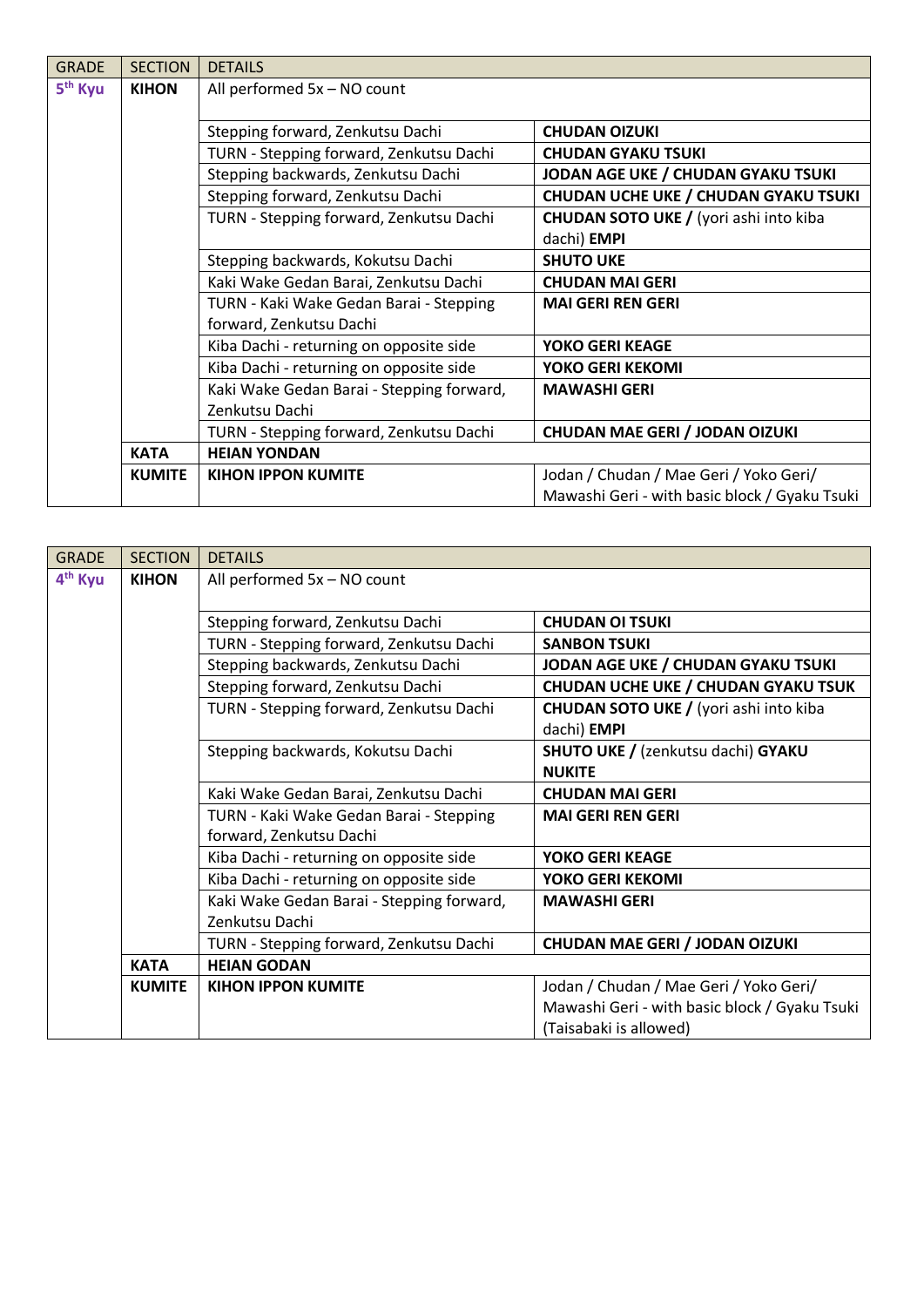| <b>GRADE</b> | <b>SECTION</b> | <b>DETAILS</b>                          |                                                               |
|--------------|----------------|-----------------------------------------|---------------------------------------------------------------|
| 3rd Kyu      | <b>KIHON</b>   | All performed 5x - NO count             |                                                               |
|              |                |                                         |                                                               |
|              |                | Stepping forward, Zenkutsu Dachi        | <b>CHUDAN OI TSUKI</b>                                        |
|              |                | TURN - Stepping forward, Zenkutsu Dachi | <b>SANBON TSUKI</b>                                           |
|              |                | Stepping backwards, Zenkutsu Dachi      | JODAN AGE UKE / CHUDAN GYAKU TSUKI                            |
|              |                | Stepping forward, Zenkutsu Dachi        | CHUDAN UCHE UKE / CHUDAN GYAKU TSUK                           |
|              |                | TURN - Stepping forward, Zenkutsu Dachi | <b>CHUDAN SOTO UKE / (yori ashi into kiba)</b><br>dachi) EMPI |
|              |                | Stepping backwards, Kokutsu Dachi       | SHUTO UKE / (zenkutsu dachi) GYAKU                            |
|              |                |                                         | <b>NUKITE</b>                                                 |
|              |                | Kaki Wake Gedan Barai, Zenkutsu Dachi   | <b>CHUDAN MAI GERI</b>                                        |
|              |                | TURN - Kaki Wake Gedan Barai - Stepping | <b>MAI GERI REN GERI</b>                                      |
|              |                | forward, Zenkutsu Dachi                 |                                                               |
|              |                | Kiba Dachi - returning on opposite side | <b>YOKO GERI KEAGE</b>                                        |
|              |                | Kiba Dachi - returning on opposite side | <b>YOKO GERI KEKOMI</b>                                       |
|              |                | TURN Jiyu Kamae - Stepping forward,     | <b>CHUDAN MAE GERI / GYAKU TSUKI</b>                          |
|              |                | Zenkutsu Dachi                          |                                                               |
|              |                | TURN - Jiyu Kamae (arms only)           | <b>MAWASHI GERI</b>                                           |
|              |                | Stepping forward, Zenkutsu Dachi        |                                                               |
|              |                | Stepping backwards, Zenkutsu Dachi      | <b>JODAN URAKEN YOKO UCHI</b>                                 |
|              |                | Stepping forward, Zenkutsu Dachi        | <b>JODAN YOKO SHUTO UCHI</b>                                  |
|              | <b>KATA</b>    | <b>TEKKI SHODAN</b>                     |                                                               |
|              | <b>KUMITE</b>  | <b>JIYU IPPON KUMITE</b>                | Jodan / Chudan / Mae Geri / Yoko Geri/                        |
|              |                |                                         | Mawashi Geri - with basic block / Gyaku Tsuki                 |
|              |                |                                         | (Taisabaki is allowed)                                        |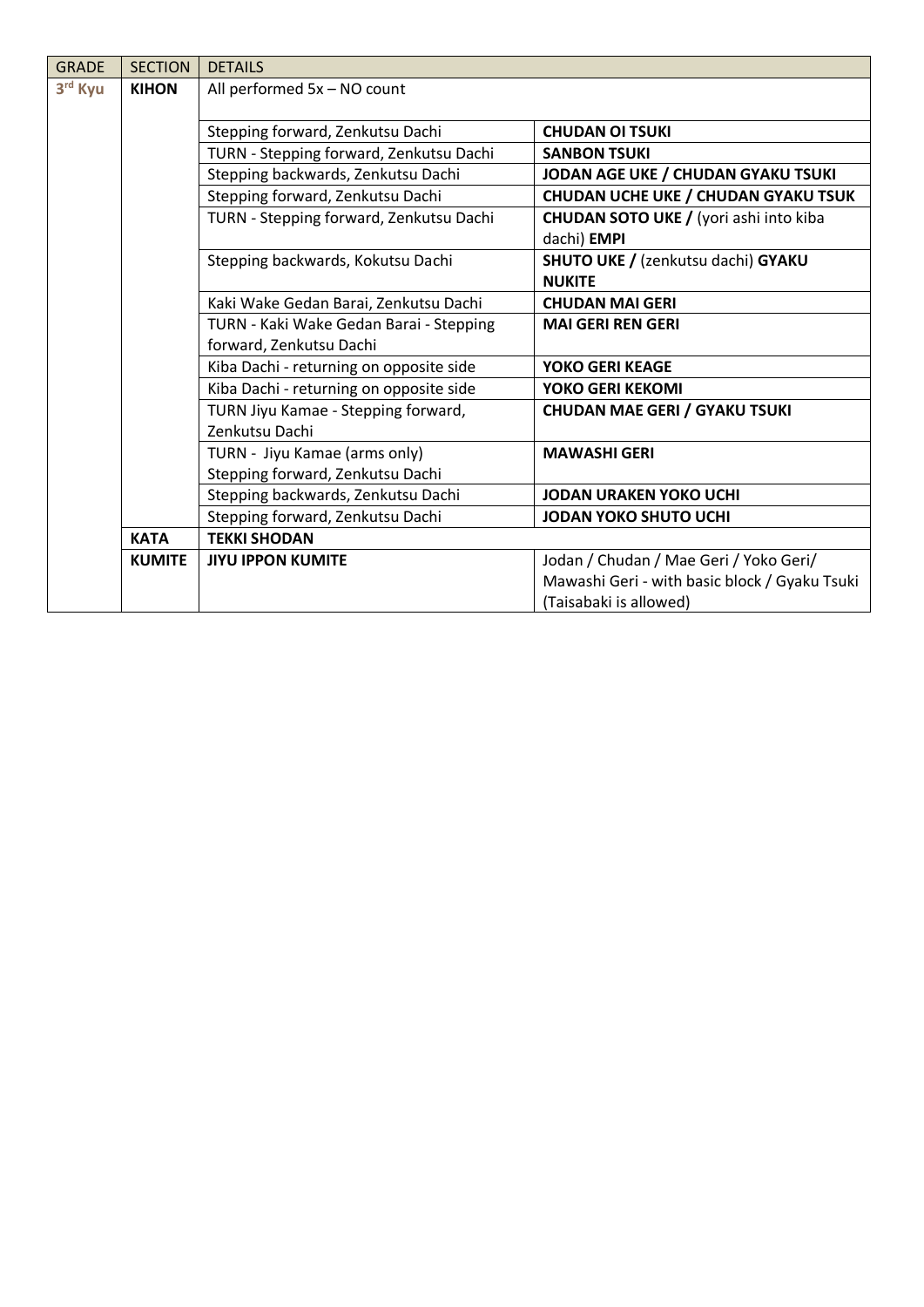| <b>GRADE</b> | <b>SECTION</b> | <b>DETAILS</b>                                                             |                                                |
|--------------|----------------|----------------------------------------------------------------------------|------------------------------------------------|
| $2nd$ Kyu    | <b>KIHON</b>   | All performed 5x - NO count                                                |                                                |
|              |                |                                                                            |                                                |
|              |                | Stepping forward, Zenkutsu Dachi                                           | <b>SANBON TSUKI</b>                            |
|              |                | Stepping backwards, Zenkutsu Dachi                                         | MAE GERI (back leg) / JODAN AGE UKE            |
|              |                | Stepping forward, Zenkutsu Dachi                                           | <b>CHUDAN SOTO UKE / (yori ashi into kiba)</b> |
|              |                |                                                                            | dachi) EMPI / (zenkutsu dachi) URAKEN UCHI     |
|              |                |                                                                            | CHUDAN UCHI UKE / CHUDAN GYAKU TSUK            |
|              |                | Stepping backwards, Kokutsu Dachi                                          | SHUTO UKE / (zenkutsu dachi) GYAKU             |
|              |                |                                                                            | <b>NUKITE</b>                                  |
|              |                | Stepping forward, Zenkutsu Dachi                                           | <b>UCHI UKE / KIZAMI TSUKI</b>                 |
|              |                | TURN - Gedan Barai, Zenkutsu Dachi                                         | <b>CHUDAN MAI GERI</b>                         |
|              |                | TURN - Kaki Wake Gedan Barai - Stepping                                    | MAI GERI / YOKO GERI (same leg)                |
|              |                | forward, Zenkutsu Dachi                                                    |                                                |
|              |                | Kiba Dachi - returning on opposite side                                    | <b>YOKO GERI KEAGE</b>                         |
|              |                | Kiba Dachi - returning on opposite side                                    | YOKO GERI KEKOMI                               |
|              |                | Stepping forward, Zenkutsu Dachi                                           | YOKO GERI KEAGE (changing legs) YOKO           |
|              |                |                                                                            | <b>GERI KEKOMI</b>                             |
|              |                | TURN - Jiyu Kamae (arms only)                                              | <b>MAWASHI GERI</b>                            |
|              |                | Stepping forward, Zenkutsu Dachi                                           |                                                |
|              |                | TURN - Jiyu Kamae (arms only)                                              | <b>USHIRO GERI</b>                             |
|              |                | Stepping forward, Zenkutsu Dachi                                           |                                                |
|              |                | TURN - Stepping forward, Zenkutsu Dachi                                    | <b>JODAN YOKO SHUTO UCHI</b>                   |
|              |                | Stepping backwards, Zenkutsu Dachi                                         | <b>JODAN URAKEN YOKO UCHI</b>                  |
|              | <b>KATA</b>    | Shitei Kata - Chosen by the examiner from Heian 1-5 and Tekki Shodan       |                                                |
|              |                | Tokui Kata - Chosen by candidate from Jion / Bassai Dai / Kanku Dai / Empi |                                                |
|              | <b>KUMITE</b>  | <b>JIYU IPPON KUMITE</b>                                                   | Jodan / Chudan / Mae Geri / Yoko Geri/         |
|              |                |                                                                            | Mawashi Geri                                   |
|              |                |                                                                            | Choose own acceptable block                    |
|              |                |                                                                            | Taisabaki is allowed                           |
|              |                |                                                                            | Must use Hikite                                |